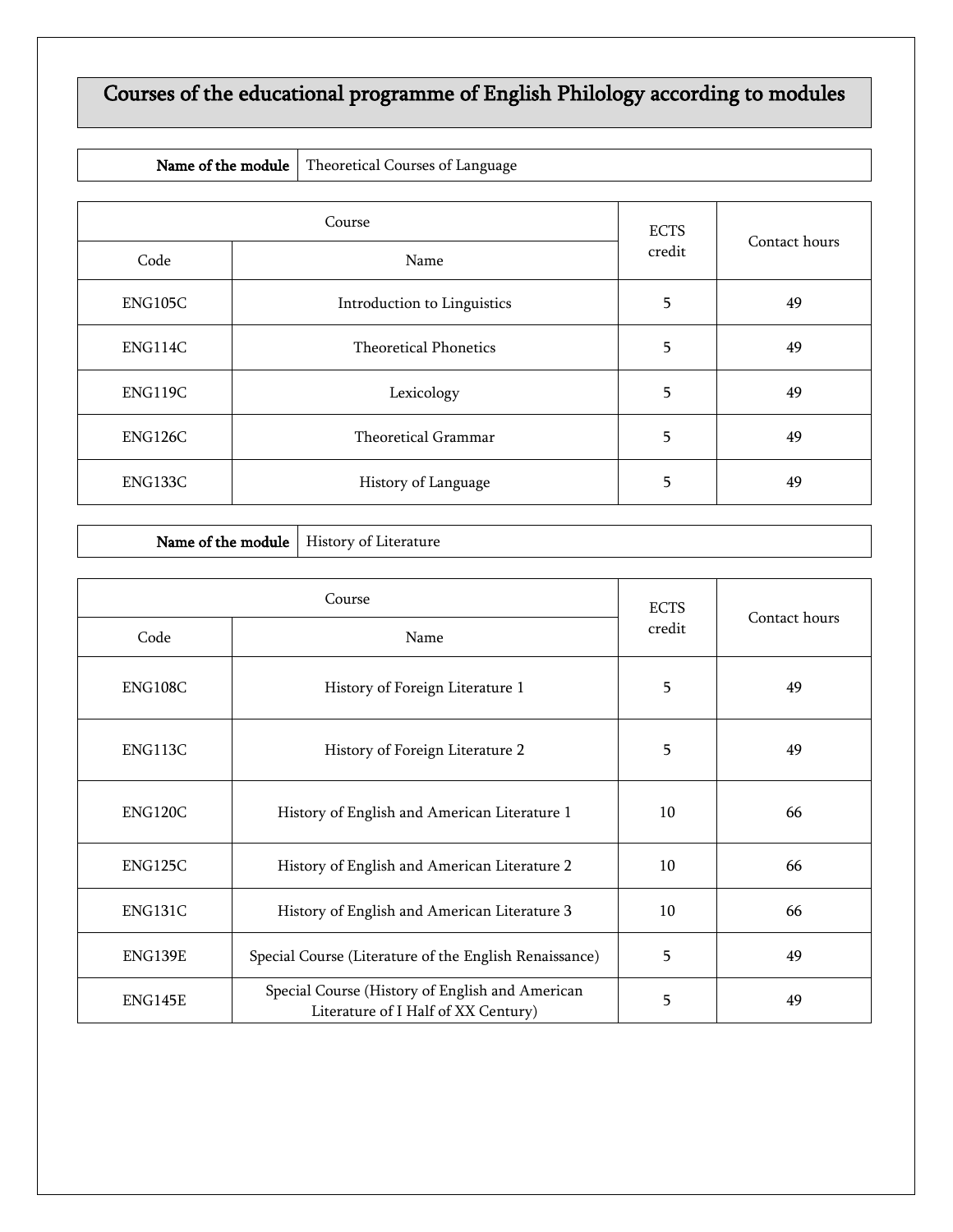| Name of the module |  | Stylistics, Theory and Practice of Translation |        |               |
|--------------------|--|------------------------------------------------|--------|---------------|
| Course             |  | <b>ECTS</b>                                    |        |               |
| Code               |  | Name                                           | credit | Contact hours |
| ENG115C            |  | Stylistics                                     | 5      | 49            |
| ENG140C            |  | Theory and Practice of Translation             | 5      | 49            |

| Name of the module<br>Oral and Written Discourse |                   |                              |             |               |
|--------------------------------------------------|-------------------|------------------------------|-------------|---------------|
|                                                  |                   |                              |             |               |
|                                                  |                   | Course                       | <b>ECTS</b> | Contact hours |
| Code                                             |                   | Name                         | credit      |               |
| ENG101C                                          |                   | Gramma, Writing 1            | 5           | 64            |
| ENG106C                                          |                   | Gramma, Writing 2            | 5           | 64            |
| ENG110C                                          |                   | Gramma, Writing 3            |             | 64            |
| ENG116C                                          | Gramma, Writing 4 |                              | 5           | 64            |
| ENG103C                                          | Phonetics         |                              | 5           | 49            |
| ENG102C                                          |                   | Conversation Skills, Topic 1 |             | 64            |
| ENG109C                                          |                   | Conversation Skills, Topic 2 |             | 64            |
| ENG111C                                          |                   | Conversation Skills, Topic 3 |             | 64            |
| ENG117C                                          |                   | Conversation Skills, Topic 4 | 5           | 64            |

| <b>Name of the module</b> Text Analysis |                 |             |               |
|-----------------------------------------|-----------------|-------------|---------------|
|                                         |                 |             |               |
| Course                                  |                 | <b>ECTS</b> |               |
| Code                                    | Name            | credit      | Contact hours |
| ENG121C                                 | Text Analysis 1 |             | 66            |